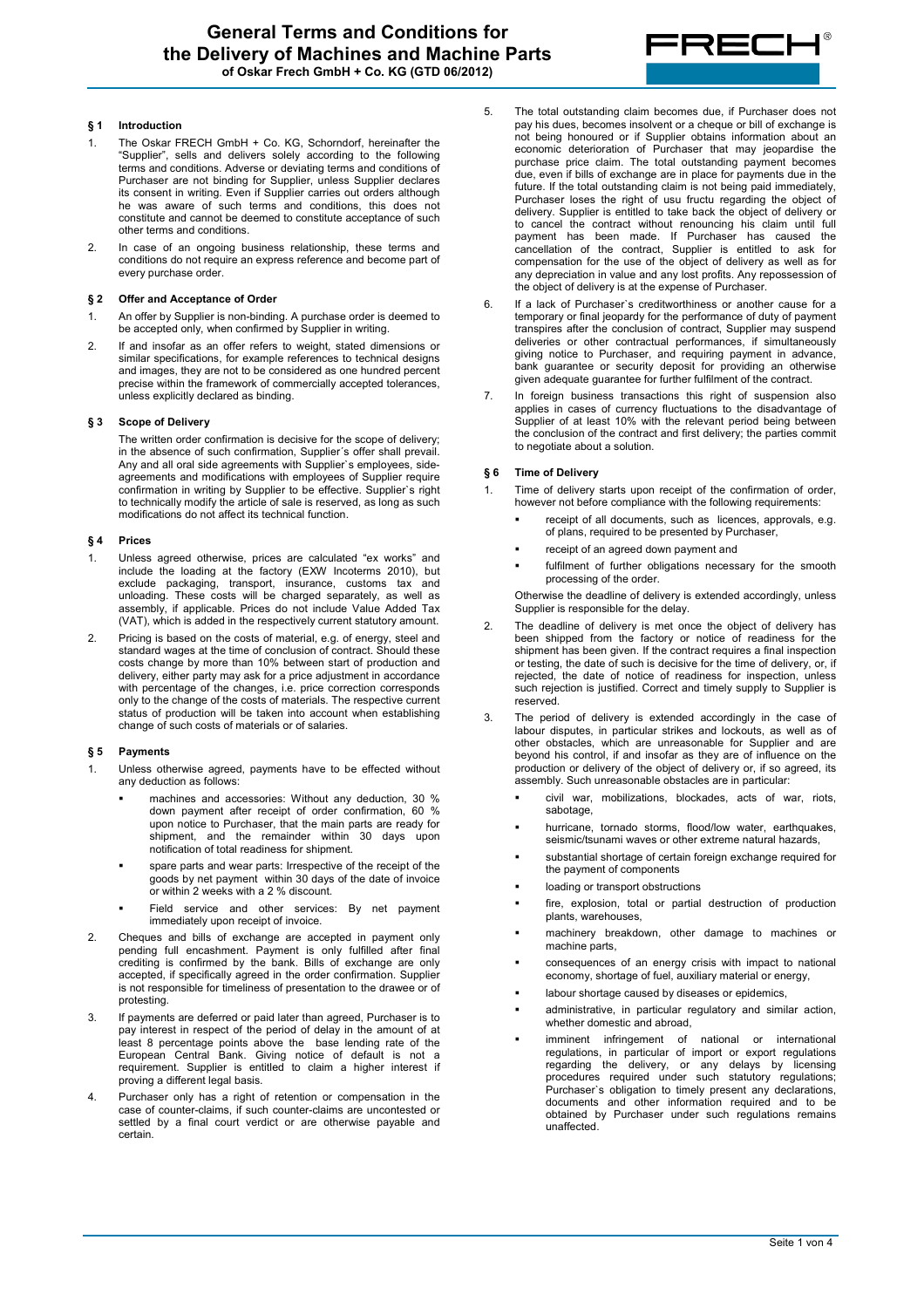

The same applies in respect of similar obstacles affecting subsuppliers. Even in the event of default, Supplier is not responsible for the aforementioned obstacles. Supplier will inform Purchaser about such obstacle, its ending and the expected new delivery time according to his production and other conditions without delay.

If an unreasonable obstacle persists for more than six months, the terms of the contract shall be adjusted in good faith. If the adjustment is economically unreasonable for one of the parties, such party can withdraw from the contract. If Supplier wishes to withdraw from the contract, he has to inform Purchaser as soon as he becomes aware of the scope of the event, even if an extension of time of delivery had been agreed.

- 4. Furthermore, Purchaser is not in default with the delivery, if Supplier does not receive on time administrative or other permissions of third parties required for the contractual performance or any documents or information from Purchaser required for the delivery. Subsequent requests for changes by Purchaser interrupt the period of delivery, which will only start again upon agreement as to the requested change.
- 5. If there is a delay of shipping caused by Purchaser of more than one month after notice of readiness for shipment, costs of storage will be charged to Purchaser: If stored at the factory of Supplier, storage charges amount to 0.5 % of the purchase price per each month that had begun and up to the maximum amount of 5 % of the purchase price. The right to prove higher or lower storage costs is reserved. Supplier is entitled to dispose of the object of delivery otherwise, if Purchaser failed to meet a given sufficient deadline to facilitate delivery. Further claims of Supplier because of default in acceptance remain unaffected.
- 6. If Supplier is in default with delivery or contractual performance, and Purchaser suffers damages because of that, Purchaser is entitled to claim in damages per each week of default 0.5%, in total up to a maximum of 5% of the value of the respective part of delivery that could not be used due to the delay. Further claims for damages are exclusively subject to § 10. Any statutory right to rescind the contract after having given reasonable time, unless legally omissible, is reserved.

# **§ 7 Terms of delivery, Passage of Risk and Insurance**

- 1. Unless otherwise agreed, deliveries will be executed ex works (EXW Incoterms 2010). If Supplier owes shipment, he has the choice of way and modalities of shipping. Assembly requires acceptance upon inspection.
- 2. All risks pass to Purchaser as soon as the object of delivery has been shipped, even in the case of partial shipments or if Supplier accepted other duties such as paying shipping costs, shipping and installation. To the extent a certificate of acceptance is required, this is the moment of passing of the risk. Inspection for approval needs to take place without delay at the agreed time and, if no such time was agreed, upon notice of readiness for inspection and acceptance. Purchaser cannot refuse to issue a certificate of acceptance for only minor defects.
- 3. If shipment is delayed because of circumstances Supplier is not responsible for, the risk passes to Purchaser 10 days after the notice of readiness for shipment. Supplier has to take out sufficient insurance, though, at the request and the expense of Purchaser.
- 4. Only at the request of Purchaser and at his expense shipment will be insured against theft, damages due to breakage, transport, fire or water as well as other insurable risks.
- 5. Purchaser is obliged to accept the delivery of goods, irrespective of minor defects; his rights according to § 9 are reserved.
- 6. Partial shipments are permitted.

#### **§ 8 Retention of Title and Insurance**

1. Supplier retains title and the extended reservation of title to the objects of delivery until full payment of all of Supplier`s claims including any costs and interest out of all business between Supplier and Purchaser. A foreign Purchaser is obliged to secure the retention of title to the best of his ability under local laws and to inform Supplier about any required additional acts on Supplier`s behalf. If the object of delivery is connected to or becomes part of other machinery, bigger construction or plant, the retention of title rests in full force and effect.

- 2. Purchaser is obliged to take special care of the object of delivery until property passes. Supplier is entitled to insure the object of delivery at the expense of Purchaser against theft, breakage, fire, water and other damages, unless Purchaser proves own such insurance. Purchaser has to effect any necessary service and repair works at his own costs in due time.
- 3. Purchaser is not entitled to pledging, leasing, renting out, transferring ownership by way of security, selling to third parties or assigning the goods delivered as collateral. In case of pledging, confiscation or other dispositions by third parties, Supplier has to be informed immediately. Purchaser is obliged to bear and to reimburse justified in or out of court intervention costs, such as for the filing of legal action in accordance with Sect. 771 of the Code of Civil Procedure (ZPO).
- 4. If Purchaser is in breach of contract, in particular in the case of significant delay with payments or of dispositions regarding the object of delivery in violation of the contract (e.g. pledge or transfer of ownership by way of security), Supplier may claim back – after a warning – the goods as a collateral. Such claim for repossession of goods shall not be deemed as a notice of withdrawal. Any additional costs incurred by Supplier shall be borne by Purchaser.
- 5. If Purchaser sells the goods delivered to a third party in violation of the contract or with Supplier`s consent, Purchaser in this contract already assigns to Supplier in advance his right to and claim for the purchase price under such sale in the amount of Supplier`s purchase price claims (including VAT). Supplier accepts this assignment. Supplier is entitled to collect the assigned claim against such third party. Supplier is also entitled to assert and enforce reservation of title to the goods delivered without limitation. Purchaser has to notify Supplier about all details regarding the third party required for collection purposes, provide him with all necessary documentation and notify the third party of the assignment.
- 6. Any change to or transformation of the object of delivery by Purchaser is always carried out on behalf of Supplier. Supplier will be joint owner calculated as quota of the total sales price (incl. VAT) compared to the procurement value of the other connected material at the time.

If Purchaser connects the object of delivery with other objects not owned by Supplier, Supplier acquires joint ownership calculated as quota of the corresponding total purchase value of the object of delivery (including VAT) to the procurement value of the other objects at that time. If such connection causes Purchaser`s objects to be looked at as and/or constitute the main object, Purchaser transfers joint ownership to Supplier. Purchaser possesses such joint or sole ownership in the name of and for Supplier.

If the object of delivery is connected with real estate of a third person, Purchaser assigns to Supplier by way of security any rights and claims arising for Purchaser against such third party as a result of such connection in the amount of the purchase price claim of Supplier (incl. VAT). Supplier hereby accepts the assignment. The assignment of claims to third parties is not permitted.

- 7. Retention of title and extended reservation of title to the goods are agreed to the effect that upon full payment property and all assigned claims automatically pass to Purchaser. If payment by cheque or bill of exchange has been agreed upon, Purchaser has not fulfilled his payment duties, if and for as long as Supplier remains liable to third parties, in particular a bank.
- 8. Supplier will, upon request, release collateral, if and insofar as its practically collectable value exceeds the secured claim by more than 10%. Which of the securities to release, is at Supplier's sole discretion.
- 9. Supplier may rescind the contract, and request the immediate return of the object of delivery in case of an application for insolvency procedures.

## **§ 9 Liability for Defects of Delivery**

If objects of delivery show a defect or lack a guaranteed quality, Supplier is in addition to § 10 liable as follows:

### **Material defects**

1. All parts proving unusable, in particular because of faulty design, poor quality or poor workmanship, or being only of substantially impaired use due to circumstances preceding the passage of risk, are, at the reasonable discretion of Supplier, either to be repaired or to be replaced. Purchaser has to notify Supplier without delay about any detected defects in writing and provide to Supplier upon request the respective parts without delay. Replaced parts become property of Supplier.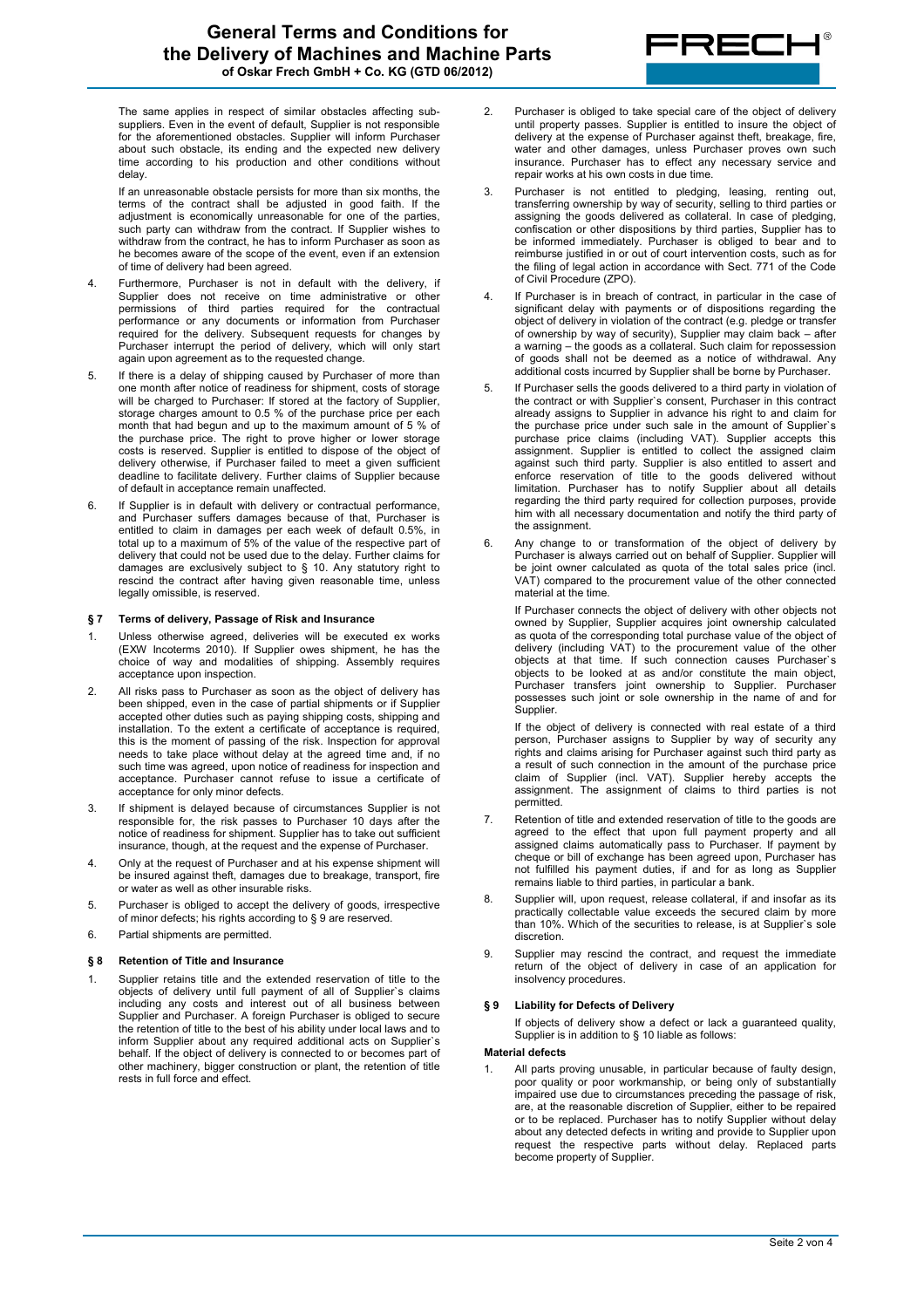

- 2. Purchaser has to grant Supplier, after coordination, sufficient time and opportunity to carry out all tests, repairs and replacements deemed necessary by Supplier; otherwise Supplier is released from liability for any resulting consequences. Purchaser is only entitled to cure a defect himself or through third parties and ask for reimbursement of reasonable and necessary expenses, if there is an emergency due to imminent danger to the operational safety or due to the prevention of disproportionately great damage. In such case, Purchaser has to inform Supplier immediately.
- 3. If and insofar as a complaint proves justified and timely, Supplier bears the direct costs for repair or replacement as follows:

The costs of the replacement part including domestic shipping or free-at-frontier and including reasonable costs of removal and reassembly. If and insofar as reasonable under the circumstances, Purchaser may also claim reimbursement for required provision of fitters and auxiliary personnel. Such costs are reimbursed to the extent that they incur domestically. All other costs are to be borne by Purchaser.

- 4. If Supplier fails to meet a reasonable deadline set to cure a defect by replacement, Purchaser may rescind the contract in accordance with the statutory law, in particular requiring, if applicable, three unsuccessful attempts to cure the defect, where necessary and reasonable due to particular complexity, constraints affecting earlier curing attempts or other complicating factors. If a defect cannot be considered substantial, Purchaser may only claim a reduction of the purchase price. Otherwise, a reduction of the purchase price is excluded. If Purchaser rescinds the contract, Supplier takes back the object of delivery in return for the purchase price deducting a compensation for actually possible use, which is to be calculated based on a reducing balance depreciation over the period of use of 8 years referring to goods with a value of over 100,000.00 €, otherwise it is based on a period of use of 4 years.
- 5. Warranty is excluded for wearing parts and in particular in the following cases:

Improper or inappropriate use, faults regarding assembly or putting the object of delivery into operation by Purchaser or third parties, natural wear and tear, incorrect or negligent handling, wrong servicing, use of inappropriate operating equipment or substitute materials, unsuitable location, chemical, electrochemical or electric influences – unless such circumstances are part of Supplier`s responsibility. Supplier is not liable for the corrosion resistance of the materials used. Corrosive influences may under the circumstances be subject to considerable changes during the operating time.

- 6. Supplier is not liable for any consequences due to improper modifications or maintenance conducted by Purchaser or by third parties. The same applies with regard to the use of third party products as spare parts, where the original parts are required to guarantee the functionality of the object of delivery.
- 7. Supplier accepts liability for maintenance provided without any legal obligation only if and insofar as agreed in writing. The same applies regarding the compliance with technical and legal rules outside of the territory of the country Purchaser holds his main seat of business in.

#### **Defect in title**

If the use of the object of delivery violates any industrial property rights or intellectual property in the country Purchaser holds his main seat of business in, Supplier will at his expense either facilitate the right of Purchaser to continue his use or modify the object of delivery in a way reasonably acceptable to Purchaser so that further use does not constitute such violation.

If the aforesaid is not possible due to unreasonable economic burdens or not possible within reasonable time, Purchaser may rescind the contract. Under such conditions, Supplier is also entitled to rescind the contract.

In addition Supplier will indemnify Purchaser against any uncontested or unappealable and binding claims of third party holders of industrial property rights. The same applies, if the third party holds a final judgement in his favour.

- 9. All obligations according to para. 8 have as a requirement that
	- Purchaser informs Supplier about the asserted infringement without delay
	- Purchaser supports Supplier`s defence against such claims appropriately,
	- Any measures of defence including agreements in court and out of court are reserved for Supplier.
	- The defect of title is not a consequence of an instruction of Purchaser.
	- The infringement is not a result of an unauthorized modification to the object of delivery or a use of it contrary to the contract on the part of Purchaser.

### **§ 10 Liability**

In a case of an injury to life, limb or health or of an act of intent, Supplier is liable in accordance with the statutory law. The same applies to acts of gross negligence by his legal representatives and his executive staff and regarding liability under the German Product Liability Act (Produkthaftungsgesetz - ProdHaftG). In the event of a breach of a so-called "cardinal-obligation", which is a breach of contractual duties that are essential to the execution of the contract and on which Purchaser may reasonably rely, and in the event of defects which have either been fraudulently concealed or constitute a breach of a guarantee that such defect will not occur, Supplier`s liability is limited to such damages insurable, foreseeable and typical for the contract.

Supplier will assign to Purchaser any insurance claims regarding product liability or third-party liability, who will in return release Supplier from any liability in the amount of such insurance cover. Further claims of Purchaser for damages or reimbursement of expenses are excluded, in particular claims for consequential damages such as loss of production, loss of use, loss of profit. These provisions do not affect or alter the burden of proof.

### **§ 11 Impossibility of Performance, Inability, Default of Delivery**

Purchaser is entitled to rescind the contract without prior notice, if the performance of the whole contract becomes impossible before passing of risk. Purchaser may also rescind the contract, if the execution of an order becomes partially impossible and if Purchaser has a legitimate interest to object to a partial delivery. Otherwise, Purchaser has to pay the contractual price reflecting the partial delivery.

The same applies if Supplier is unable to deliver. Any further liability is exclusively subject to § 10.

If Purchaser is in default with accepting delivery, when such situation of impossibility or inability of delivery arises, Purchaser's payment obligation survives and continues in effect.

2. If Supplier is late with the performance of the contract and Purchaser sets a reasonable deadline, unless such is not required under the law, and Supplier fails to meet this deadline, Purchaser may rescind the contract in accordance with the statutory law. Any further rights and claims for default are exclusively subject to §§ 6, 10.

# **§ 12 Statute of Limitations**

Warranty claims are statute- barred within 12 months from the date of passing of risk or, if applicable, from the date of an agreed acceptance upon inspection. The statutory period of limitation concerning buildings and such objects of delivery, which are usually used for buildings and have caused their faultiness, remain unaffected (Sect. 438 para. 1 No. 2, Sect. 634 para.1 No. 2 of the German Civil Code (BGB)).

Regarding repair work or replacements, such claims are statutebarred after six months, not earlier than according to the original period according to the initial period of limitation, though.

2. Claims for damages of Purchaser are time-barred after 18 months from awareness of both the damage and who is responsible.

## **§ 13 Software Licensing**

If the object of delivery includes software, Purchaser obtains a non-exclusive license to use the software on the basis of the enclosed manual. Provision of software is for use on the agreed hardware only. Use of software on more than one system requires written approval. Software delivered to Purchaser is not to be modified without written permission.